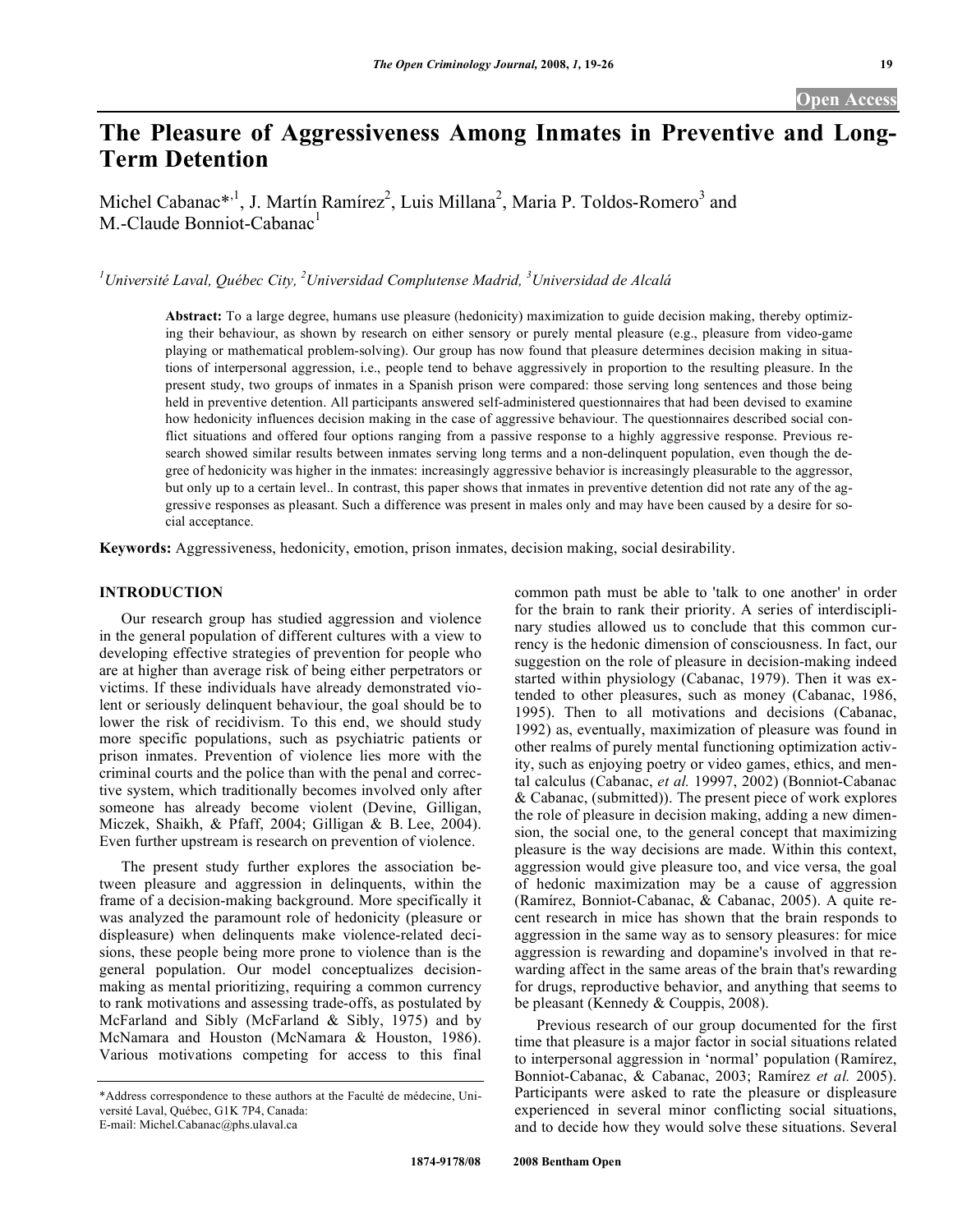behavioral alternatives were given, from passive nonaggressive behavior to aggressive responses of rising intensities. People tended to make aggressive behavioral decisions as a function of the resulting pleasure: passive behavior and most aggressive behaviors were rated as unpleasant, but mild and moderate aggressive responses provided some pleasure to the aggressor in decisions. The moderate level of aggressiveness was the selected preference when participants were invited to make decisions. This relationship of pleasure with aggressiveness (Ramírez *et al.* 2003, 2005) has been recently confirmed by other researchers, showing that aggressive behavior (Haller & Kruk, 2006; Helfritz & Stanford, 2006; Meier, Robinson, & Wilkowski, 2006; Slovic, 2007), and even cruelty (Nell, 2008), can be pleasurable. That research offers relevant evidence for the operation of hedonic considerations in decision-making about violence.

 Hedonicity is still relatively unstudied with respect to prison inmates. In previous studies on a 'normal' population (Ramírez *et al.* 2003, 2005) and on inmates serving longterm for severe crimes (Ramírez, Millana, Toldos-Romero, Bonniot-Cabanac, & Cabanac, 2007), both groups rated mildly aggressive behaviours as pleasant and selected them as their preferred responses to mild social conflicts. These similar results were congruent with our previous analysis on justification of aggression in different cultures suggesting a certain universal moral code, common to all humans (Ramírez, 1991, 1993, 2007b; Ramírez, Lagerspetz *et al.* 2001).

 In the present study, two categories of prison inmates were compared for somewhat opportunistic reasons. Alongside the usual long-term inmates there was a small group in preventive detention who had not been sentenced yet. Our hypotheses was that inmates who had not been judged yet would most likely answer in a more socially desirable fashion than those inmmates already judged; i.e., they would show less degree of hedonicity related to aggression.

### **METHODS**

### **Participants**

 Two groups of participants were recruited in a prison near Madrid. The first group contained 65 long-term inmates (53 men 37.7±1.1 yr; 12 women 36.5±2.6 yr) who had already been sentenced and were serving for serious crimes. The second group contained 28 inmates in preventive detention (15 men,  $35.0 \pm 1.1$  yr and 13 women  $36.0 \pm 2.4$  yr). We excluded people who were illiterate in Spanish or psychiatrically disturbed, according to police records. The study was strictly anonymous and their participation was voluntary, receiving no compensation for it. Given the opportunistic nature of the study the sample sizes are relatively small and uneven.

### **Questionnaires**

 Participants were asked to answer three questionnaires that explored the pleasure/displeasure of aggressive behaviour, and their spontaneous level of aggressiveness.

### *Psychophysics*

 Questionnaire 1 (see sample in Appendix 1) presented fifteen minor social conflicts and explored the hedonistic valence they aroused. The items on Questionnaire 1 placed the participants in different conflict situations, describing an incident that could be seen as insulting, upsetting, or offensive. Each situation was presented four times, each time ending with a different behavioural response to the social conflict. Thus, there were sixty entries in total. The four possible behavioural responses were non-aggressive (passive, i.e., avoiding confrontation with the perpetrator), slightly aggressive (expressing displeasure or disapproval), mildly aggressive (complaining or reprimanding), or clearly aggressive. The order of presentation was randomized to remove this possible influence on the results. Half the participants received Questionnaire 1 with the items ordered from 1 to 60, and the other half from 60 to 1. The response sheet had 60 parallel lines, as many as there were items on the questionnaire. Each line was 130 mm long, with zero hedonicity indicated in the middle and with pleasure and displeasure indicated on either side. Participants were instructed to rate the intensity of their pleasure or displeasure while reading each item: a situation followed by a response. They read the item, and then marked the line at their experienced magnitude of pleasure (to the right of the middle) or displeasure (to the left of the middle). We thus obtained an analog estimate of the participant's imagined hedonic (positive or negative) experience. The magnitude of aggressiveness was, of course, nonparametric as the four possible responses reflected personal judgment. A similar method has been repeatedly used in previous research (e.g., (Bonniot-Cabanac & Cabanac, (submitted))(Ramírez *et al.* 2003, 2007)).

### *Decision*

 Questionnaire 2. To evaluate preference for a given aggressive response to a situation, we presented the same fifteen Questionnaire 1 situations, with each being followed by four possible behavioural responses (i.e., 15 entries). The test was thus a multiple-choice one where participants marked the responses they preferred. The order of the responses, and hence the magnitude of aggressiveness, was randomized for each of the 15 situations.

### *Aggressiveness*

 Questionnaire 3, known as the CAMA test, was originally designed by Lagerspetz and Westman (K. Lagerspetz & Westman, 1980) and subsequently revised by Ramirez (Ramírez, 1985, 1991) (Ramírez & Fujihara, 1997). The CAMA test estimates the participants' level of spontaneous aggressiveness by measuring how much they justify different types of aggressive acts in various situations. Although relatively novel, it has already been used in many countries: Finland (Lagerspetz & Westman, 1980; Lagerspetz, Björkqvist, Björkqvist, & Lundman, 1988), Great Britain (Benton, Kumari, & Brain, 1982), Poland (Fraçzek, 1985; Fraçzek, Ramirez, & Torchalska, 1985), Spain (Ramírez, 1985, 1991, 1993), Japan and the USA (Ramírez, Fujihara, VanGoozen, & Santisteban, 2001)(Ramírez, Santisteban, Fujihara, & VanGoozen, 2002), Iran (Musazadeh, 1999), India (Sunni, see (Ramírez, 2007a), and South Africa (Ramírez, Lagerspetz *et al.* 2001). We included it in this study (see Appendix 2), having previously described some of its psychometric properties and validated features.

### **RESULTS**

### **Questionnaire 1 (Hedonicity)**

 Passive responses and the most aggressive responses were rated unpleasant by both groups. There was, however, a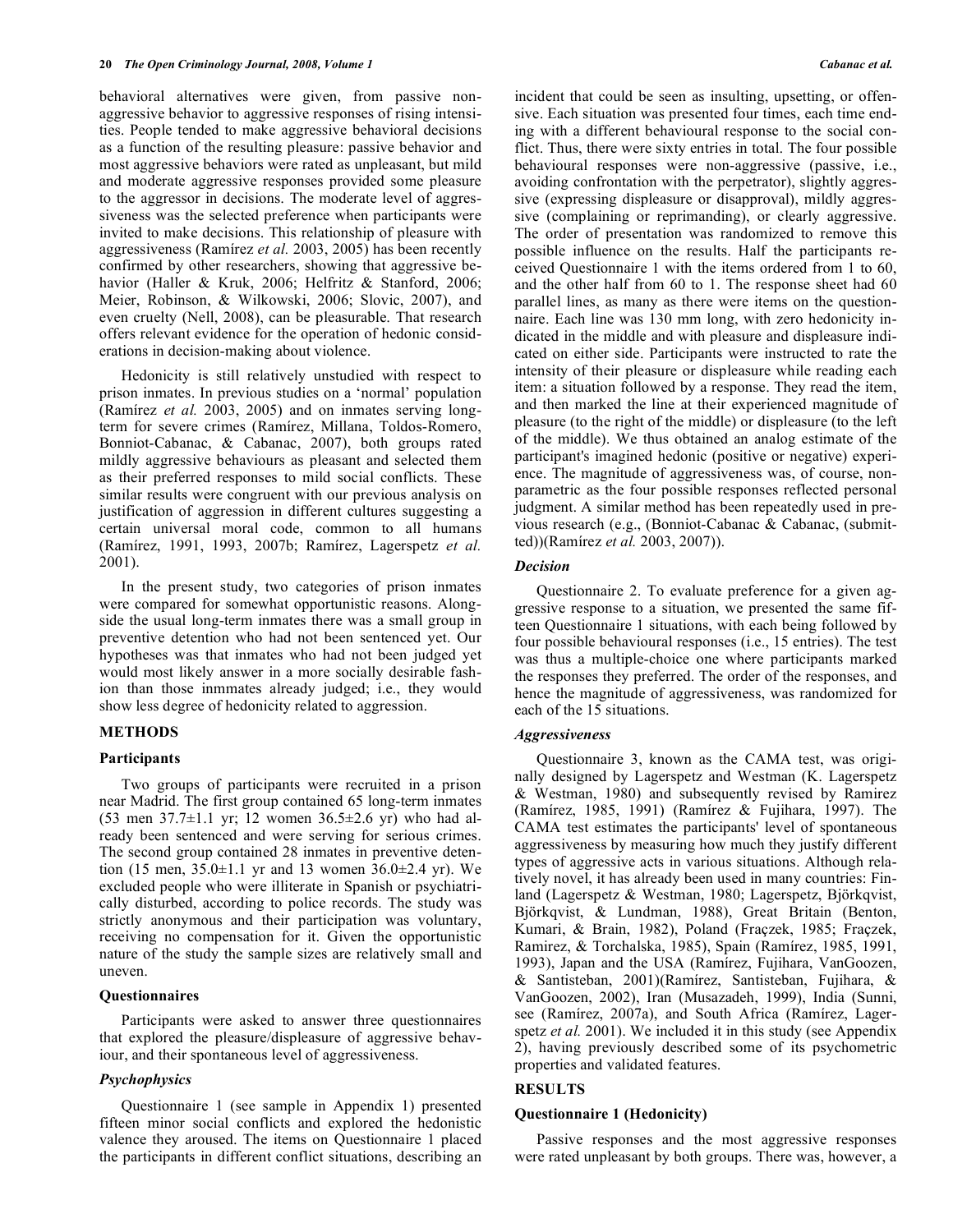

**Fig. (1).** Mean results from Questionnaire 1: mean hedonicity ratings of the various items. On the x-axis, columns 1, 2, 3, and 4 represent increasingly aggressive responses. Left: long-term inmates; same letter, a or b, indicates a non-significant difference (ANOVA, F-Value 9.62, p<0.0001). Right: inmates in preventive detention, i.e., held in prison pending trial and awaiting minor sentences; same letter, a, b, or c indicates a non-significant difference (ANOVA, F-Value 5.26, p=0.002).

difference in their ratings of slightly and mildly aggressive responses (Fig. **1**): whereas long-term inmates described both responses as pleasant, inmates in preventive detention described them as unpleasant. Ratings also differed by sex: whereas men rated all responses as unpleasant, women followed a bell curve of hedonicity vs. aggressiveness, similar to the one shown by long-term inmates and by a 'normal' population in previous studies) (Fig. **2** presents the Questionnaire 1 results separately for men and women).

### **Questionnaire 2 (Decision making)**

 Both groups selected responses with an aggressiveness magnitude ca. 2 (see Table **1**). Their choices were the ones that yielded the most pleasure among long-term inmates and the least displeasure among inmates in preventive detention



**Fig. (2).** Mean results by sex for inmates in preventive detention from Questionnaire 1 (presented Fig. **1**). The results from longterm inmates are not shown because none of the sex differences reached statistical significance. Student's t tests: \* p<0.02.

(as can be seen on Fig. **1**). Thus, although long-term inmates considered responses with aggressiveness intensity 3 to be pleasant, they did not select them on Questionnaire 2. All inmates selected responses they had rated highest for pleasure, but they chose responses with an aggressiveness magnitude of 2, although they had rated magnitude 3 responses almost equally pleasant.

 Sex differences in decision making were exhibited only by inmates in preventive detention: the men chose slightly more aggressive responses than did the women  $(2.1 \text{ vs. } 1.7)$ (ANOVA sex\*group yielded  $F=3.7$ , p=0.026). No significant sex differences were exhibited by long-term inmates.

 Individual hedonic ratings were compared with individual behavioural preference to see if the two correlated. There was a significant correlation for long-term inmates (n=65, Z) value=  $-2.199$ ,  $p=0.027$ ) but not for inmates in preventive detention (n=28, Z value=  $-1.071$ , p=0.28).

### **Questionnaire 3 (Justification of aggression)**

 With long-term inmates, justification of aggression, as measured by CAMA, correlated positively with the mean selected response on Questionnaire 2 (F-value 5.686, p=0.021). Such a correlation suggests that the more aggressive participants tended to select more aggressive responses on Questionnaire 2 (Fig. **3**). Such a correlation was not found with inmates in preventive detention, though.

 There were no sex differences in the CAMA test results among either long-term inmates or inmates in preventive detention.

### **DISCUSSION**

When hedonicity is plotted as a function of rising aggressiveness it follows a bell curve in long-term criminal population: pleasure is related to slight and moderate aggressive responses while passive or highly aggressive responses are rated as unpleasurable. This bell curve is similar to the one previously obtained from university populations in Quebec City (Ramírez, 2003) and Madrid (Paradis, Ramirez, & Ca-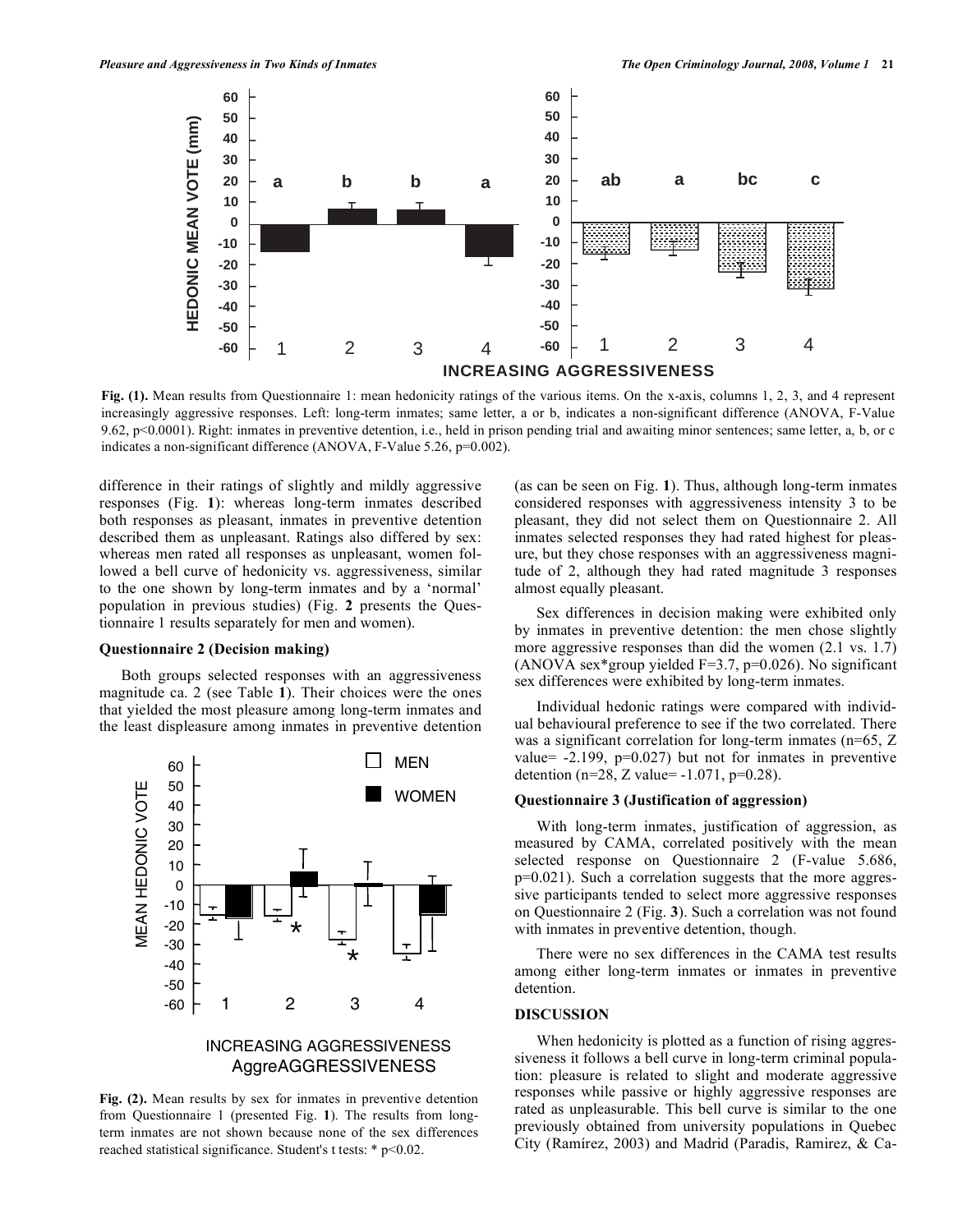| Table 1. Mean responses ± se selected on Questionnaire 3. Aggressive responses may range from 1 (passive behaviour) to 4 (clearly |
|-----------------------------------------------------------------------------------------------------------------------------------|
| aggressive behaviour). The mean pleasure or displeasure of the responses is computed from the Questionnaire 1 ratings             |

|                            | <b>MEAN AGGRESSIVENESS RATING OF PLEASURE</b> |                 |
|----------------------------|-----------------------------------------------|-----------------|
| <b>LONG-TERM DETENTION</b> | $2.0 \pm 0.1$                                 | $28.0 \pm 3.6$  |
| PREVENTIVE DETENTION       | $1.9 \pm 0.1$                                 | $-11.4 \pm 3.1$ |

banac, 2007).This is also the case for female inmates in preventive detention. On the contrary, for male preventive inmates all their ratings were negative: they felt the four aggressiveness intensities as unpleasurable.

 Long-term inmates rated positively responses with aggressiveness intensity 3 on Questionnaire 1, even when they did not select them on Questionnaire 2. This suggests that their decisions might be influenced by different factors, such as their own agreeableness (Meier *et al.* 2006), heredity (Marler, Trainor, & Davis, 2005), previous learning of the consequences of aggression (Carnagey & Anderson, 2006), or impulsiveness (Ramírez *et al.* 2005). There was a significant correlation between aggressiveness (CAMA test) and selected response among long-term inmates (F-value 7.249, p<0.01), as in our previous studies (Millana, Cabanac, Toldos-Romero, Bonniot-Cabanac, & Ramírez, 2006; Ramírez, 1993), but no such correlation was observed among inmates in preventive detention. All ratings were lower among inmates in preventive detention than among longterm inmates, as well as among the university participants in our previous studies (Ramírez *et al.* 2003, 2005). Their response was consistent on all three questionnaires: they described all responses as unpleasant on Questionnaire 1; their CAMA did not correlate with their choices, an indication of low aggressiveness; and their choices on Questionnaire 2 were similar to those of participants from the other group.

 The results from inmates in preventive detention may reflect social desirability or self-presentational biases. Because they had not been judged yet, they would most likely answer in a socially desirable fashion despite the anonymity of the study, as part of a strategy to get out earlier. Chances of early release may be reduced if one admits to engaging in and deriving pleasure from aggressive activities. If such social desirability and self-presentational biases did influence the responses, self-report would have to be treated more cautiously in this kind of study to ensure accuracy. Although assured of anonymity, the participants may still have been reluctant to disclose feelings about pleasurable experiences or justification of aggression for fear of reprisals from prison authorities. This reluctance could have biased their decisionmaking, making them less approving of aggression in comparison to a 'normal' population.. The social desirability hypothesis is supported by the non-significant correlations between the responses and the ratings of responses among inmates in preventive detention. Their selected responses probably were inconsistent with what they really felt, reflecting instead a desire to please the researchers.

 In summary, violence is a multi-faceted phenomenon resulting from complex interactions among a variety of biological, psychological, and social variables (Ramírez & Andreu, 2003; Slovic, 2007). If aggressiveness seems to depend largely on the social environment before adulthood, as has been shown by many researchers (Boivin & Vitaro, 1995; Kerr, 1994; Lansford *et al.* 2002; Poulin & Boivin, 2000), one could also expect that aggressiveness would become more pleasurable in a prison environment among inmates serving long sentences for severe crimes, as the present study



**Fig. (3).** Correlation between Questionnaire 3 results (CAMA aggressiveness test) and mean aggressiveness of responses selected by Questionnaire 2 participants.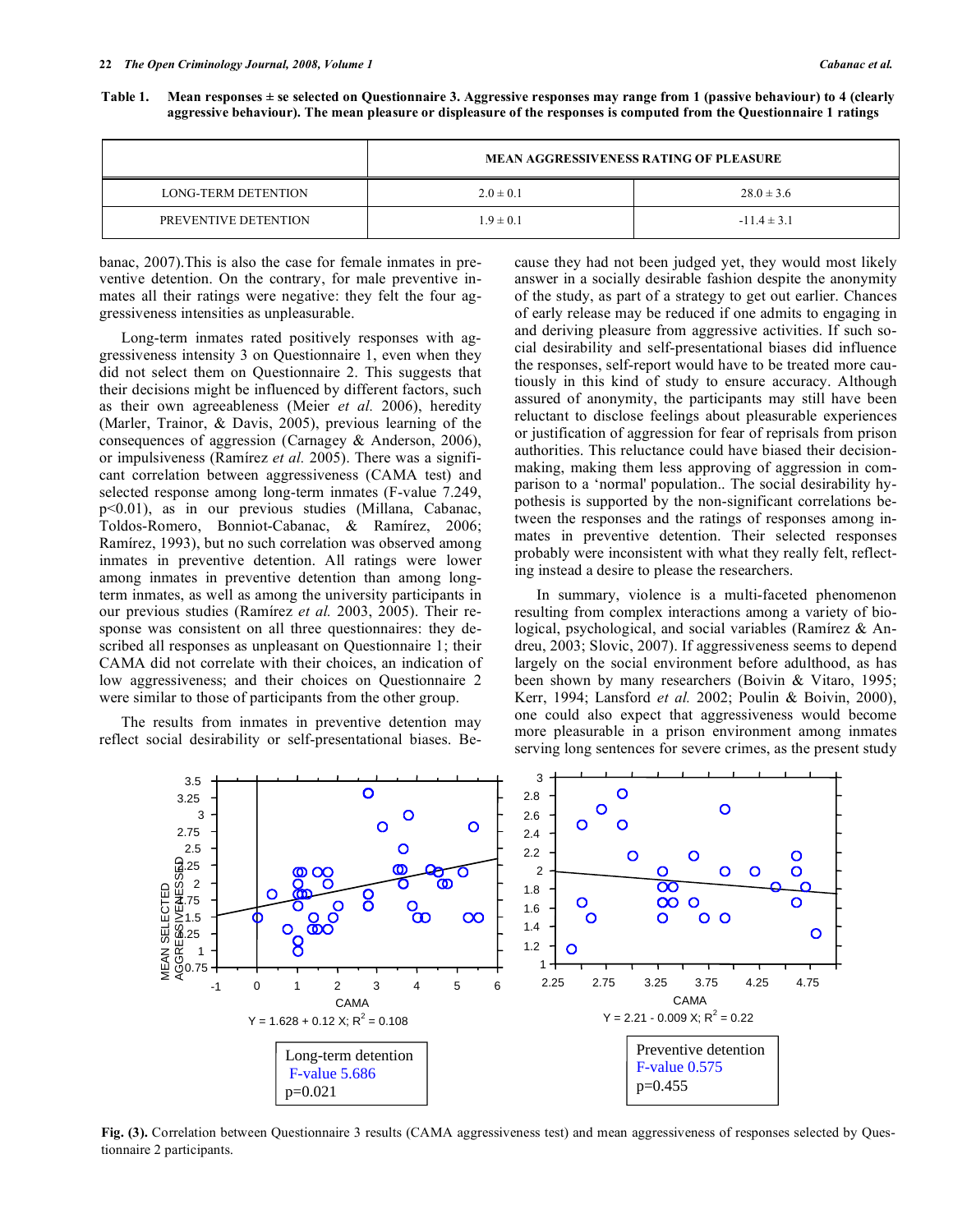shows. The more violent the inmate, the greater would be the net immediate reinforcement. The benefits from violent behaviour would include such immediate ones as intrinsic satisfaction from the violent act itself and such long-term ones as a possibly exciting lifestyle (O'Donoghue & Rabin, 2000; Rachlin, 2004). This may also be related to a more aggressive disposition underlying unlawful behaviours.

 Pleasure is motivation in human general decision making (Cabanac, 1992; Dieckmann, Dickert, Peters, & Slovic, 2004; Johnston, 2003; Mellers, 2000; Slovic, Finucane, Peters, & MacGregor, 2002). Hedonicity is both a goal and information about progress toward this goal (Schnall, Clore, & Ryan, 2006). The above results, even if they only show correlations but not the causation, confirm that pleasure maximization may be a fundamental motivation for human aggressive behaviour too, As. it has quite recently being found in animals, the brain responds to aggression in the same way as other pleasures (Kennedy & Couppis, 2008). It is therefore paramount to incorporate this concept into models of human motivation and choice (DeMartino, Kumaran, Seymour, & Dolan, 2006). In the absence of contextual cues or situational constraints, choices follow a pleasuremaximizing principle (Fischer, 2004; Mellers, Schwartz, & Ritov, 1999; Vastfjall & Garling, 2006).

### **REFERENCES**

- Benton, D., Kumari, N., & Brain, P. F. (1982). Mild hypoglycaemia and questionnaire measures of aggression. *Biological Psychology, 14*, 129-135.
- Boivin, M., & Vitaro, F. (1995). The impact of peer relationship on aggression in childhood: inhibition through coercion or promotion through peer support. In McCord, J. (Ed.), *Coecion and Punishment in Long-Term Perspectives* (pp. 183-197). New York: Cambridge University Press.
- Bonniot-Cabanac, M. C., & Cabanac, M. Pleasure in decision making situations : Politics and gambling. J. Risk Res. (in press).
- Cabanac, M. (1971). Physiological role of pleasure. *Science, 173*, 1103- 1107.
- Cabanac, M. (1979). Sensory pleasure. *Quarterly Review of Biology, 54*, 1- 29.
- Cabanac, M. (1986). Money versus pain: experimental study of a conflict in humans. *Journal of the Experimental Analysis of Behavior, 46*, 37- 44.
- Cabanac, M. (1992). Pleasure: the common currency. *Journal of Theoretical Biology, 155*, 173-200.
- Cabanac, M. (1995). Palatability vs. money: experimental study of a conflict of motivations. *Appetite, 25*, 43-49.
- Cabanac, M., Guillaume, J., Balasko, M., & Fleury, A. (2002). *Pleasure in decision-making situations.Psychiatry.*
- Cabanac, M., Pouliot, C., & Everett, J. (1997). Pleasure as a sign of efficacy of mental activity. *European Psychologist, 2*, 226-234.
- Carnagey, N. L., & Anderson, C. A. (2006). The effects of reward and punishment in violent video games on aggressive affect, cognition, and behavior. *Psychological Science, 16*, 882-889.
- DeMartino, B., Kumaran, D., B. Seymour, & Dolan, R. J. (2006). Frames, biases, and rational decision-making in the human brain. *Science, 313*, 684-687.
- Devine, J., Gilligan, J., Miczek, K. A., Shaikh, R., & Pfaff, D. (2004). Youth violence : scientific approaches to prevention. *Annals of the New York Academy of Science, 1036*.
- Dieckmann, N., Dickert, S., Peters, E., & Slovic, P. (2004). *Positive affect mediates the impact of buyer/seller status on likelihood estimations and prices in the endowment effect.* Paper presented at the 16th Annual Convention of the American Psychological Society, Chicago.
- Fischer, A. R. H. (2004). *User Adaptation in User-System Interaction.* Technische Universiteit, Eindhoven.
- Fraçzek, A. (1985). Moral approval of aggressive acts: a Polish-Finish comparative study. *Journal of Cross-Cultural Psychology, 16*, 41-54.
- Fraçzek, A., Ramirez, J. M., & Torchalska, B. (1985). Attitudes toward interpersonal aggression. In F. LeMoli (Ed.), *Multidisciplinary Approach to Conflict and Appeasement in Animals and Man* (pp. 182). Parma: Instituto di Zoologia.
- Gilligan, J., & B. Lee. (2004). The psychopharmacologic treatment of violent youth. *Annals of the New York Academy of Science, 1036*, 356- 381.
- Haller, J., & Kruk, M. R. (2006). Normal and abnormal aggression: human disorders and novel laboratory models. *Neuroscience & Biobehavioral Reviews, 30*, 292-303.
- Helfritz, L. E., & Stanford, M. S. (2006). Personality and psychopathology in an impulsive aggressive college sample. *Aggressive Behavior, 32*, 28-37.
- Johnston, V. S. (2003). The origin and function of pleasure. *Cognition and Emotion, 17*, 167-179.
- Kennedy, C. H., & Couppis, M. H. (2008). The rewarding effect of aggression is reduced by nucleus accumbens dopamine receptor antagonism in mice *Psychopharmacology, in press*.
- Kerr, J. H. (1994). *Understanding soccer hooliganism*. Philadelphia: Open University Press.
- Lagerspetz, K., & Westman, M. (1980). Moral approval of aggressive acts. A preliminary investigation. *Aggressive Behavior, 6*, 119-130.
- Lagerspetz, K. M. J., Björkqvist, K., Björkqvist, H., & Lundman, H. (1988). Moral approval of aggression and sex role identity in officer trainees, conscientious objectors to military service, and in a female reference group. *Aggressive Behavior, 14*, 303-313.
- Lansford, J. E., Dodge, K. A., Pettit, G. S., Bates, J. E., Crozier, J., & Kaplow, J. (2002). A 12-year prospective study of the long-term effects of early child physical maltreatment on psychological, behavioral, and academic problems in adolescence. *Archives of Pediatrics & Adolescent Medicine, 156*, 824-830.
- Marler, C., Trainor, B. C., & Davis, E. (2005). Paternal behavior and offspring aggression. *Current Directions in Psychological Science, 14*, 163-166.
- McFarland, D. J., & Sibly, R. M. (1975). The behavioural final common path. *Philosophical Transactions of the Royal Society, 270*, 265- 293.
- McNamara, J. M., & Houston, A. I. (1986). The common currency for behavioural decisions. *American Naturalist, 127*, 358-378.
- Meier, B. P., Robinson, M. D., & Wilkowski, B. M. (2006). Turning the other cheek. Agreeableness and the regulation of aggression-related primes. *Psychological Science, 17*, 136-142.
- Mellers, B., Schwartz, A., & Ritov, I. (1999). Predicting choices from emotions. *Journal of Experimental Psychology, G: 128*, 332-345.
- Mellers, B. A. (2000). Choice and relative pleasure consequences. *Psychological Bulletin, 126*, 910-924.
- Millana, L., Cabanac, M., Toldos-Romero, M. P., Bonniot-Cabanac, M.-C., & Ramírez, J. M. (2006). Placer asociado con la conducta agresiva en una muestra de reclusos españoles en prisión preventiva. *Psicopatología Clínica, Legaly Forense, 5*, 119-132.
- Musazadeh, Z. (1999). *Agresión y su justificación: un estudio comparado de studiantes iraníes y españoles.* Universidad Complutense, Madrid.
- Nell, V. (2006). Cruelty's rewards: The gratifications of perpetrators and spectators. *Behavioral and Brain Sciences, 29*, 224-257.
- O'Donoghue, T., & Rabin, M. (2000). The economics of immediate gratification. *Journal of Behavioral Decision Making, 13*, 233-250.
- Paradis, S., Ramirez, J. M., & Cabanac, M. (2007) Emotional and instrumental aggressiveness and body weight loss. *European Journal of Psychologist,* http://www.ejof.org/archives/2007/11/emotional\_ and\_i.html
- Poulin, F., & Boivin, M. (2000). The role of proactive and reactive aggression in the formation and development of boys' friendships. *Developmental Psychology, 36*, 233-240.
- Rachlin, H. (2004). The behavioral economics of violence. *Annals of the New York Academy of Science, 1036*, 325-335.
- Ramírez, J. M. (1985). Attitudes toward aggression in four Spanish regions. In: F. L. Moli (Ed.), *Multidisciplinary approaches to conflict and appeassement in animals and man* (pp. 63). Parma: INstituto di Zoologia.
- Ramírez, J. M. (1991). Similarities in attitudes toward interpersonal aggression in Finland, Poland, and Spain. *Journal of Social Psychology, 131*, 737-739.
- Ramírez, J. M. (1993). Acceptability of aggression in four Spanish regions and a comparison with other European countries. *Aggressive Behavior, 19*, 185-197.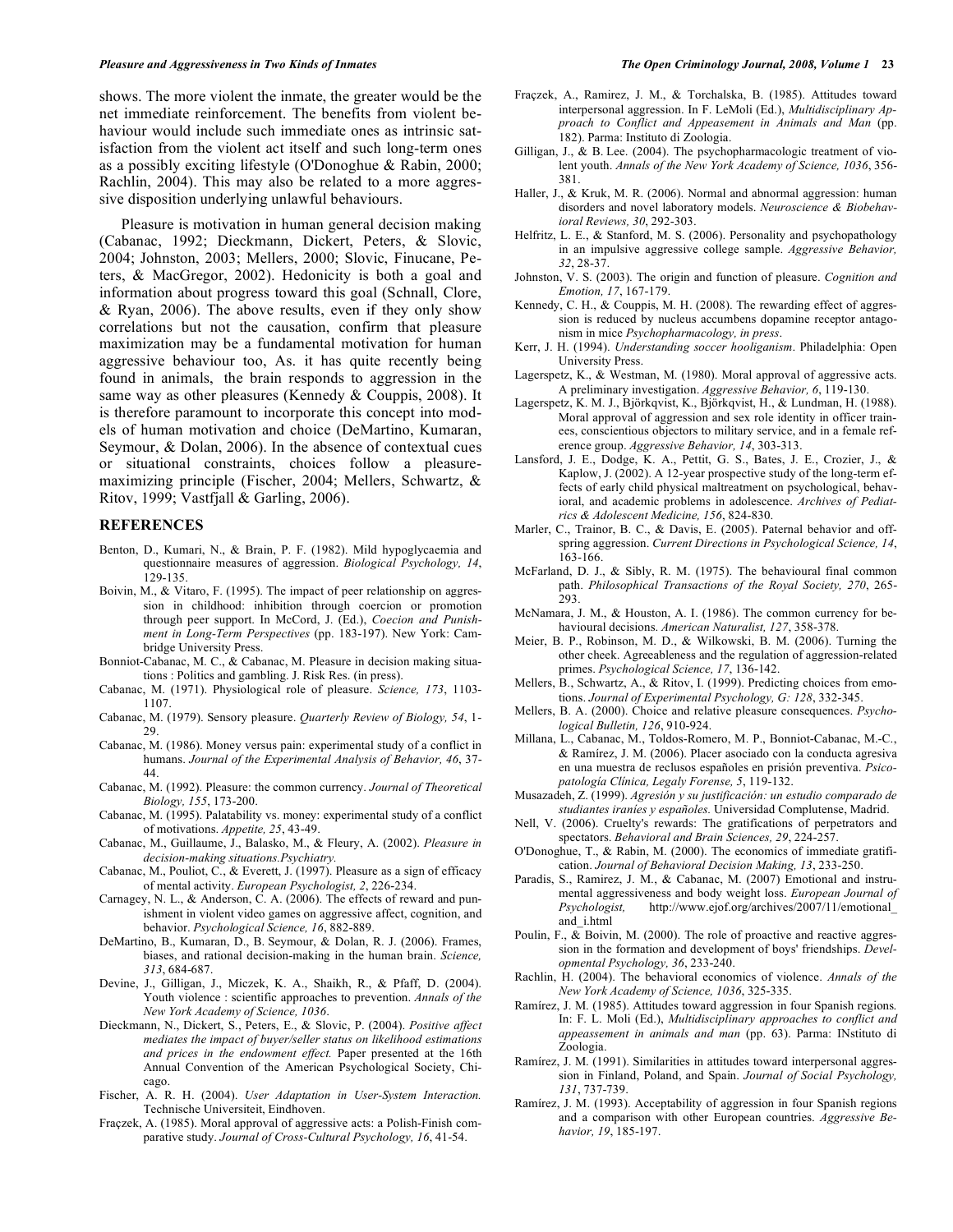### **24** *The Open Criminology Journal, 2008, Volume 1 Cabanac et al.*

Ramírez, J. M. (2003). *Human Aggression: A Multifaceted Phenomenon*. Madrid: Centreur.

- Ramírez, J. M. (2007a). Justification of aggression in several Asian and European countries with different religious and cultural backgrounds. *International Journal of Behavioral Development 31*, 9- 15.
- Ramírez, J. M. (2007b). Television y violencia. *Revista Latinoamericana de Psicologia, 39*, 327-349.
- Ramírez, J. M., & Andreu, J. M. (2003). Types of aggression. *International Review of Social Psychology, 16*, 125-141.
- Ramírez, J. M., Bonniot-Cabanac, M.-C., & Cabanac, M. (2003). Impulsive aggression and pleasure. In: J. M. Ramírez (Ed.), *Human Aggression* (pp. 449-472). Madrid: Centreur.
- Ramírez, J. M., Bonniot-Cabanac, M.-C., & Cabanac, M. (2005). Can Aggression Provide Pleasure? *European Psychologist, 10*, 136-145.
- Ramírez, J. M., & Fujihara, T. (1997). Cross-cultural study of attitudes toward interpersonal aggression (in Japanese, with a summary in English). *Kwansei Gakuin Sociology Studies, 78*, 97-103.
- Ramírez, J. M., Fujihara, T., VanGoozen, S., & Santisteban, C. (2001). Anger proneness in Japanese and Spanish students. In: J. M. Ramírez & D. S. Richarson (Eds.), *Cross-Cultural Approaches to Aggression and Reconciliation*. Huntington, N.Y.: Nova Science Publishers, Inc.
- Ramírez, J. M., Lagerspetz, K. M., Fraczek, A., Fujihara, T., Theron, W. H., Musazadeh, Z., *et al*. (2001). Moral approval of aggressive acts by

© Cabanac *et al.*; Licensee *Bentham Open*.

This is an open access article licensed under the terms of the Creative Commons Attribution Non-Commercial License (http://creativecommons.org/licenses/by-nc/3.0/) which permits unrestricted, non-commercial use, distribution and reproduction in any medium, provided the work is properly cited.

- urban students: a cross-national study on four continents. In J. M. Ramírez & D. S. Richarson (Eds.), *Cross-Cultural Approaches to Aggression and Reconciliation* (pp. 61-67). Huntington, N.Y.: Nova Science Publishers, Inc.
- Ramírez, J. M., Millana, L., Toldos-Romero, M. P., Bonniot-Cabanac, M.- C., & Cabanac, M. (2007). The pleasure of being aggressive in incarcerated criminals. *submitted*.
- Ramírez, J. M., Santisteban, C., Fujihara, T., & VanGoozen, S. (2002). Differences between experience of anger and readiness to angry action (a study of Japanese and Spanish students). *Agressive behavior. 27,* 313-322.
- Schnall, S., Clore, G. L., & Ryan, K. (2006). Embodied affect as information: performance versus hedonic orientations. Abstract I-129 APS Convention New York, 133.
- Slovic, P. (2007). If I look at the mass I will never act: Psychic numbing and genocide. *Judgment and Decision Making, 2*, 79-95.
- Slovic, P., Finucane, M., Peters, E., & MacGregor, D. G. (2002). The affect heuristic. In T. Gilovich, D. Griffin & D. Kahneman (Eds.), *Heuristics and Biases: The Psychology of Intuitive Judgment* (pp. 397- 420). New York: Cambridge University Press.
- Vastfjall, D., & Garling, T. (2006). Preference for negative emotions. *Emotion, 6*, 326-329.

Received: December 14, 2007 Revised: April 09, 2008 Revised: April 09, 2008 Accepted: April 09, 2008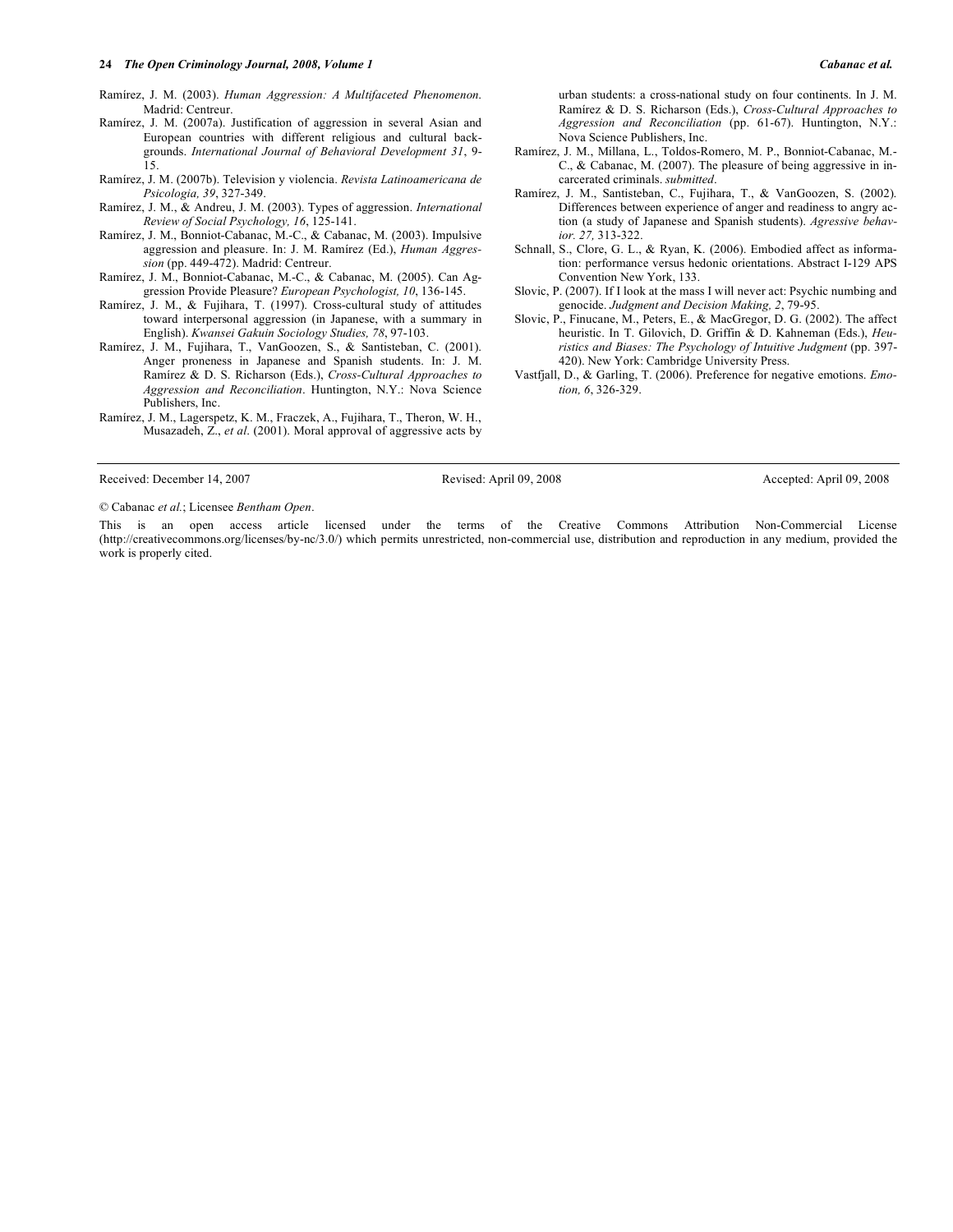# **APPENDIX 1**

# **Samples of Questionnaires 1 and 2.**

# *Questionnaire 1*

 The respondents are asked four times to imagine being in each of 15 situations. A specific action tendency that is tailored to the situation under consideration is suggested in response to each question. The respondents have to indicate how intense pleasure or displeasure they would feel when experiencing each specific action.

 You are in a parking lot waiting for a free space. Just when you find a free place, another driver arrives and takes it in your presence.

Look for another space

You are in a movie theatre and behind you there are two persons who are talking loudly. They disturb you

Move to another seat

You are on a train. In your compartment, arrives a mother with a noisy child.

Move to another compartment

You are watching television in a dormitory. A group of people enter and, without saying anything, they change the channel.

Leave without saying anything

You are waiting for some friends and decide to buy some nice fruits as a dessert. When you arrive home, you realize that half of them are rotten.

Forget about the fruits. Offer your guests something different for dessert

You are on a crowded bus. An old, tired lady arrives and asks a young person to give up his seat. The young person refuses.

Go to the back of the bus to avoid any conflict

You are in a parking lot waiting for a free space. Just when you find a free place, another driver arrives and takes it in your presence.

Honk your horn to show your displeasure

# *Questionnaire 2*

The respondents are asked to imagine being in each of 15 situations and to indicate what they would feel inclined to do. Each vignette offers four possible behavioral responses of different intensity levels,that are tailored to the situation under consideration.

You are in a parking lot waiting for a free space. Just when you find a free place, another driver arrives and takes it in your presence.

Look for another space.

Honk your horn to show your displeasure.

Get out of your car and argue with the person.

Get out or your car and kick the person's car with your foot.

You are in a movie theatre and behind you there are two persons who are talking loudly. They disturb you.

Move to another seat.

Make an exasperating sound, indicating your displeasure.

Ask them to stop talking

Find the usher and tell him to stop the people from talking.

You are on a train. In your compartment, arrives a mother with a noisy child.

Move to another compartment..

Ask the child to behave.

Tell, with an impatient voice, the motherto control her child.

Chastise and slap the child.

You are watching television in a dormitory. A group of people enter and, without saying anything, they change the channel. Leave without saying anything